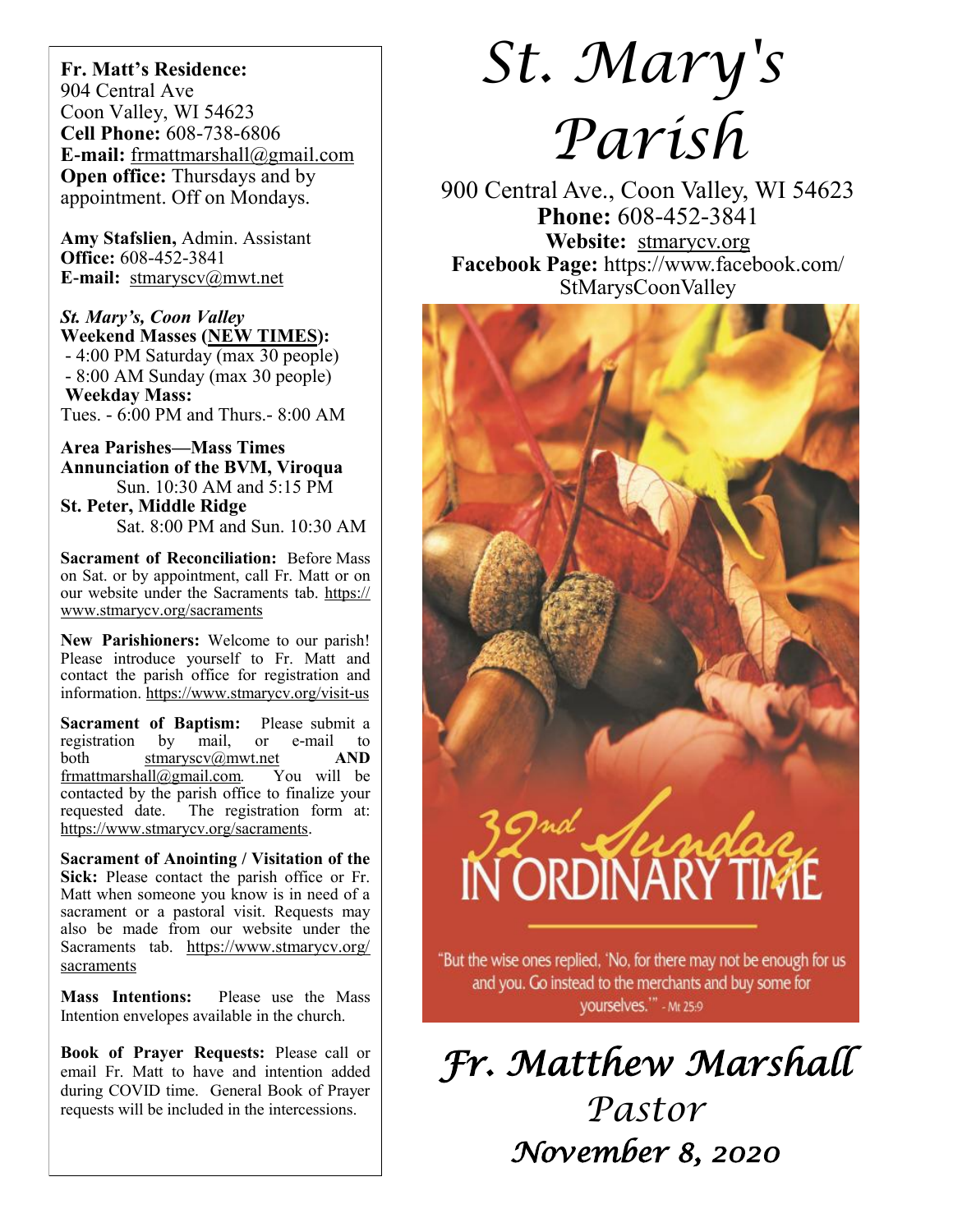# *St. Mary's Parish, Coon Valley, WI Thirty-second Sunday in Ordinary Time*

## **SUNDAY, NOVEMBER 8, 2020**

- 1) Wisdom 6:12-16
- 2) 1 Thessalonians 4:13-18 or 4:13-14
- 3) Matthew 25:1-13

FOCUS: Let us remain vigilant as we await Jesus' return.

Do we live each day as if we were to meet God at any moment? As Christians, we know that this life is not the end. But we must stay awake and be prepared to meet the Lord, because we do not know the day or the hour of his return.

## LITURGY OF THE WORD

The first reading says that wisdom is *resplendent and unfading,* and can be found by those who seek her. In his Letter to the Thessalonians, Paul writes that Jesus' resurrection enables them to have hope that those Christians who have preceded them in death will also rise in Christ. In the Gospel, Jesus tells the parable of the ten virgins: *Five of them were foolish and five were wise*.

| <b>Intentions</b>                         |  |  |  |  |
|-------------------------------------------|--|--|--|--|
| Nov $07 \sim 8:00$ AM - †Olaf Haugen      |  |  |  |  |
| Nov $08 \sim 8:00$ AM - †Kenzie Von Ruden |  |  |  |  |
| Nov $10 \sim 6:00$ PM - Kim Flock         |  |  |  |  |
| Nov $12 \sim 8:00$ AM - †James Freit      |  |  |  |  |
| Nov $14 \sim 8:00$ AM - †Alex J. Roskos   |  |  |  |  |
| Nov $15 \sim 8:00$ AM - †Jennette C. Duda |  |  |  |  |
|                                           |  |  |  |  |
| Annual Appeal 2020-21                     |  |  |  |  |

| Annual Appeal 2020-21                           |               |                                |  |  |  |  |
|-------------------------------------------------|---------------|--------------------------------|--|--|--|--|
| As of 11/05/20                                  |               | Total Pledged   Total Payments |  |  |  |  |
| Pledged/Paid                                    | \$735.00      | \$735.00                       |  |  |  |  |
| Target Amount                                   | \$12,925.00   | \$12,925.00                    |  |  |  |  |
| <b>Amt Under Target</b>                         | (\$12,190.00) | (\$12,190.00)                  |  |  |  |  |
| Percent Pledged: 5.69%, Percent Received: 5.69% |               |                                |  |  |  |  |
| Number Contributing                             |               |                                |  |  |  |  |

# Next Week in Service - Nov. 15th

If you are not able to be at the Mass scheduled below, please find a substitute. Thank you Money Counters: Randy Baranczyk and Leo Nickelotti

## Upcoming Events/Calendar

- **November 08**  $\sim$  RE Class for grades K-4 after Mass
- **November 15**  $\sim$  RE Class for grades 5-10 after Mass
- **November 26** ~ Thanksgiving Day Mass 8:00 AM
- **December 06**  $\sim$  RE Class for grades K-4 after Mass
- **December 08**  $\sim$  The Immaculate Conception of the Blessed Virgin Mary—*Holy Day of Obligation*
- **December 13**  $\sim$  RE Class for grades 5-10 after Mass
- **December 20** ~ Blue Christmas Service with Immanuel Lutheran (time TBD)
- **December 24** ~ Christmas Eve Mass
- **December 25** ~ Christmas Day Mass  $\overline{\phantom{a}}$  , and the contract of the contract of the contract of the contract of the contract of the contract of the contract of the contract of the contract of the contract of the contract of the contract of the contrac
- Our Sunday Mass Streaming Live on Facebook: <https://www.facebook.com/StMarysCoonValley>
- **Church will be open for private prayer Tuesday through Friday from 9AM until 7 PM and Sunday Noon to 7 PM** (please practice good social distancing)



**Order Anything on Amazon? Use Amazon Smile!**

| You can help increase AmazonSmile donations |  |                                        |  |  |  |  |  |                                                   |
|---------------------------------------------|--|----------------------------------------|--|--|--|--|--|---------------------------------------------------|
|                                             |  | to St. Mary Parish by shopping at      |  |  |  |  |  | a                                                 |
|                                             |  | smile.amazon.com/ch/39-1218730 or with |  |  |  |  |  |                                                   |
|                                             |  |                                        |  |  |  |  |  | AmazonSmile ON in the Amazon Shopping amazonsmile |
| app.                                        |  |                                        |  |  |  |  |  |                                                   |

| Giving Last Week      | Week 44                     | 11/1/2020   |
|-----------------------|-----------------------------|-------------|
| Adult Env.(17)        | \$805.00 Needed Weekly      | \$1,900.00  |
| Offertory             | \$462.00 Received This Week | \$1,727.00  |
| All Saints/Capital    | \$460.00 YTD Needed         | \$83,600.00 |
| <b>Total</b>          | $$1,727.00$ YTD Received    | \$78,172.32 |
| <b>Mission Sunday</b> | \$50.00 Difference          | (5,427.68)  |

# **DID YOU KNOW?**

If you are 70 ½ or older, you can do a **qualified charitable distribution (QCD)** of up to \$100,000 a year from your **IRA directly to a charity**. The distribution won't show up in your adjusted gross income and CAN count toward your required minimum distribution (RMD). The QCD allows you to be more strategic with your RMD. Consult your tax advisor before making any decisions. If a QCD is for you, please consider St. Mary's Parish as your charity of choice.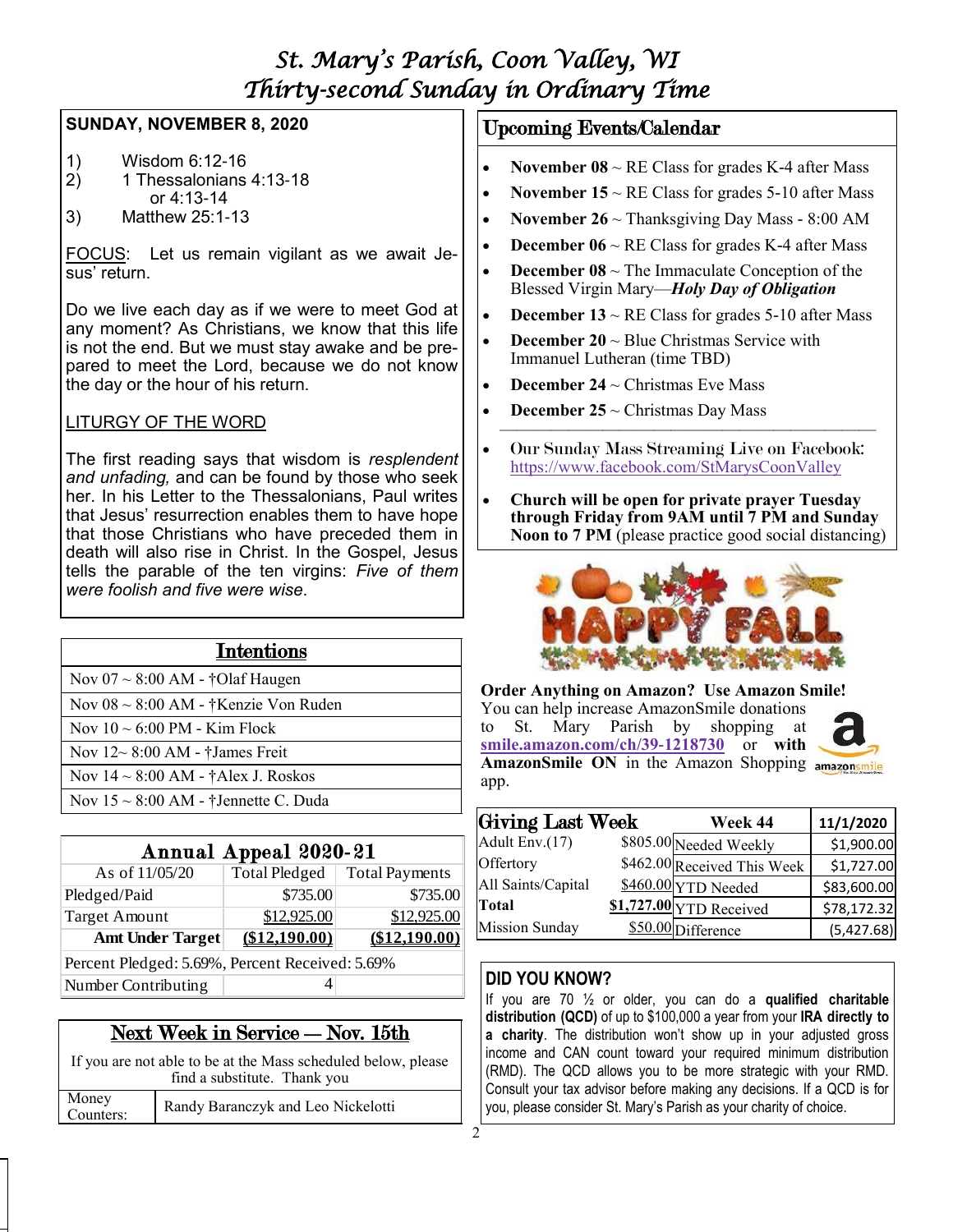# **From Fr. Matt**

- Please pick up the mementos of your loved ones from our Altar of Remembrance. Thank you for sharing their memory with us!

-Our winners have been selected for the pumpkin carving contest. Please contact Fr. Matt to receive your prize!

Most Catholic-y



Most Halloween-y



## **Staying Connected**

- The parish bulletin will continue to be available on our Website—www.stmarycv.org
- We are mailing the bulletin to those over the age of 80 (if their age is recorded in our database)
- Copies of the bulletin will also be available in the church for pickup during private prayer times.
- **If you know of someone who does not have internet and could benefit from having the bulletin mailed to their home, please contact the parish office with the person(s) name(s).**

# Parish Announcements

**Thank you…**for your recent donations for WORLD MISSION SUNDAY! Your sacrifices and prayers for the Society for the Propagation of the Faith help support and sustain missionaries and the poverty-stricken populations they serve to find hope, especially during these times of Covid restrictions and fears.



We are accepting Mass Intention requests for 2021. If there is a special weekend date you would like, please get your request(s) in early. **Sunday Masses** are booked through

May 9, 2021. **Saturdays** have only a few dates through April 2021. **Weekday** options are more readily available starting Jan 14th. If you have questions feel free to email the parish office at stmaryscv $@$ mwt.net or call on a Tuesday or Wednesday for available dates.

#### **Financial Support Options**

- US Postal Service: mail directly to the parish office.
- Bill Pay through online banking, add St. Mary's as contact (if possible, use your envelope number as the account number).
- Use our online service at: [diolc.org/st-mary-coon](http://www.diolc.org/st-mary-coon-valley)[valley](http://www.diolc.org/st-mary-coon-valley) (a 3% fee will be assessed by the provider of the giving portal, your contribution will be recorded for the full amount).
- Drop you contribution envelope off at either church, Coon Valley or Viroqua and the funds will be directed to St. Mary's

# Diocesan/Local Announcements

#### **Habitat—"Bid to Build" Online Auction**

Help Habitat for Humanity build a home for the Olson Family. Check out their "Bid to Build" Auction. The online auction features dozens of fun and unique items to bid on from cool ReStore treasures to one-of-a-kind gift baskets to exciting adventures. Great for holiday shopping! The auction runs from November 6 through November 12. The live auction starts at 7 pm on November 12. Go to Habitat's website at [www.habitatlacrosse.org/bid-to-build-auction](http://www.habitatlacrosse.org/bid-to-build-auction) to learn more and to get a sneak peek of the auction items. All proceeds raised during the event will support the Faith Build home.

#### **Coats for Kids—Wrapping the Community in Warmth**

Donate new or gently used coats for infants through adults (larger ones in greater need-no trench coats), warm and waterproof mittens, gloves, stocking hats, boots and snow pants. Drop off at La Crosse, Onalaska, Holmen, West Salem, and Stoddard Kwik Trip stores from Oct. 5 through November 13th. Distribution to those in need by appointment only beginning the second week of November. Please call 608-782- 0710 or online at [www.cclse.org.](https://cclse.org/)